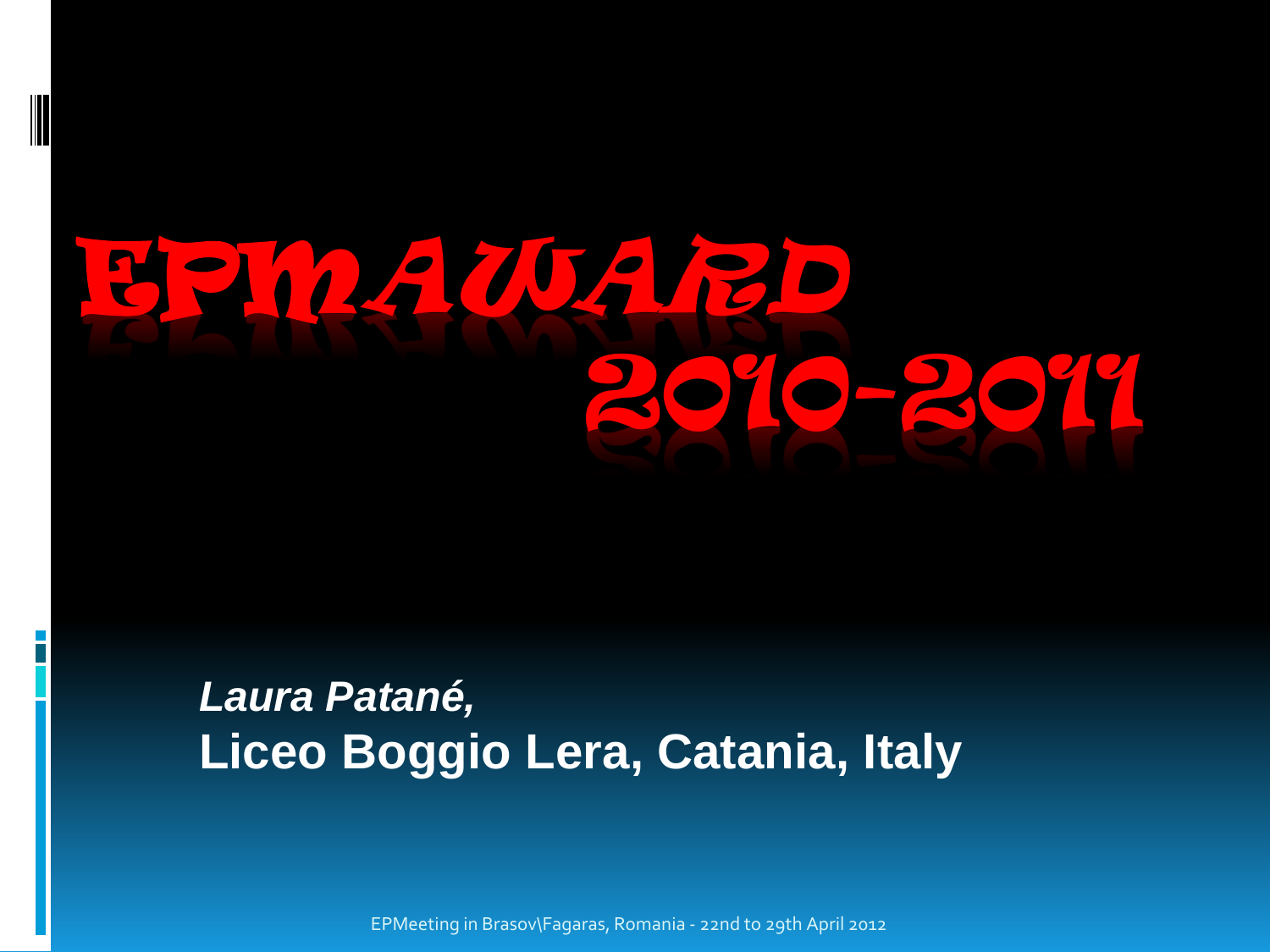# What is it?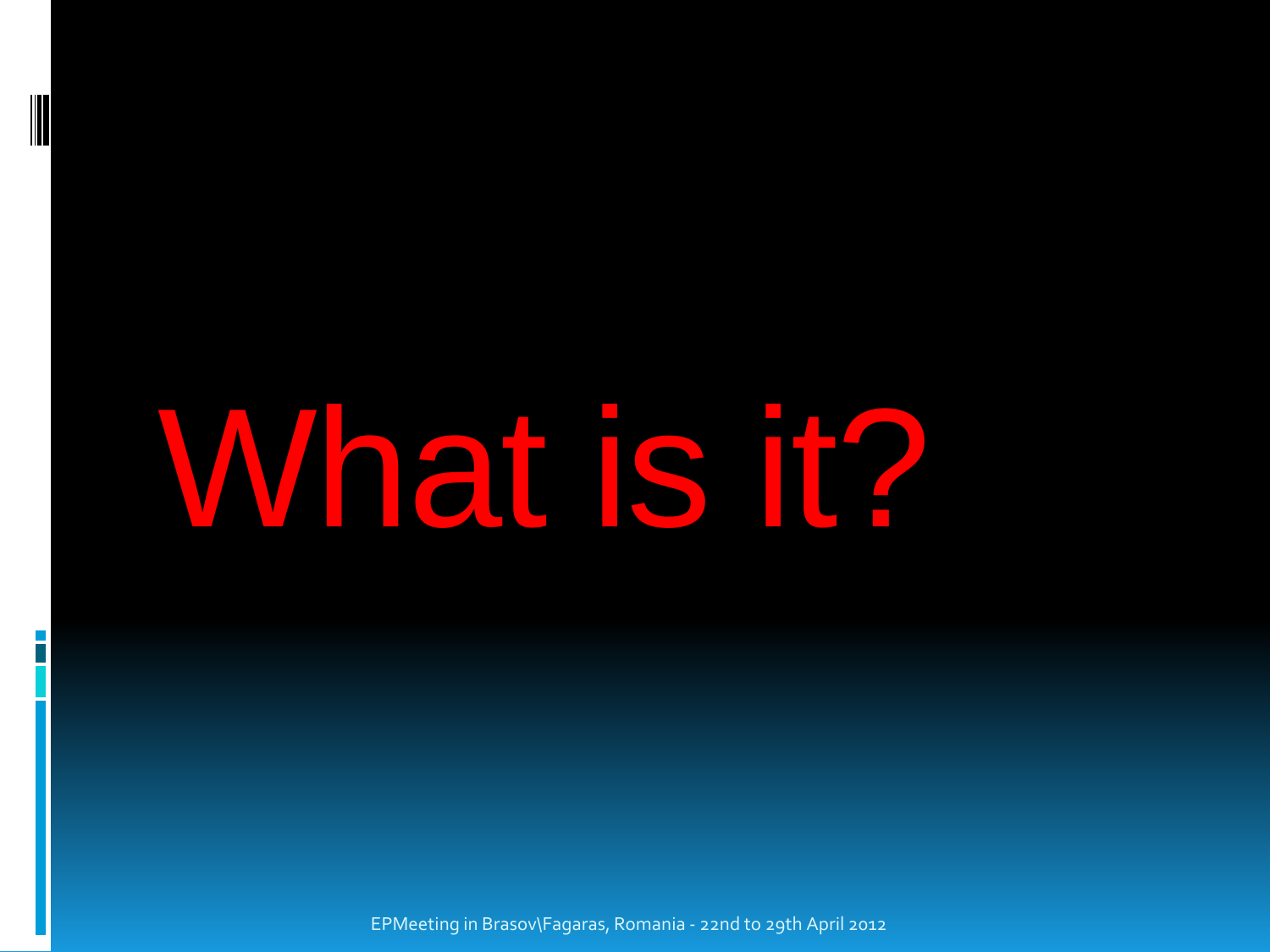# Last Winner



 The last winner is Cem Kayikçi with the article "Brain Waves" but he didn't answer the email we sent him and the referred teacher Okan, thus he isn't with us right now.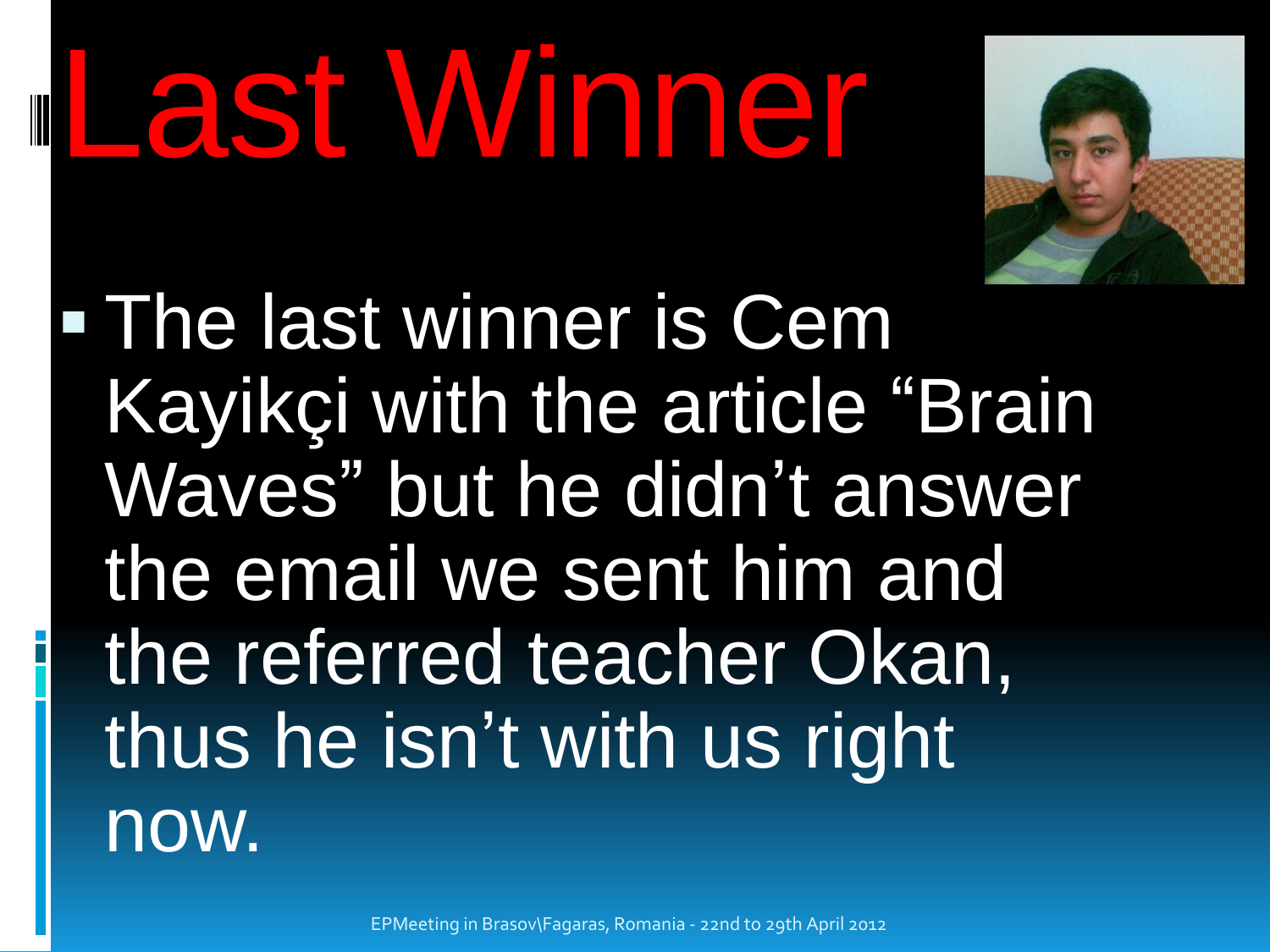## Problems...

## Scores Money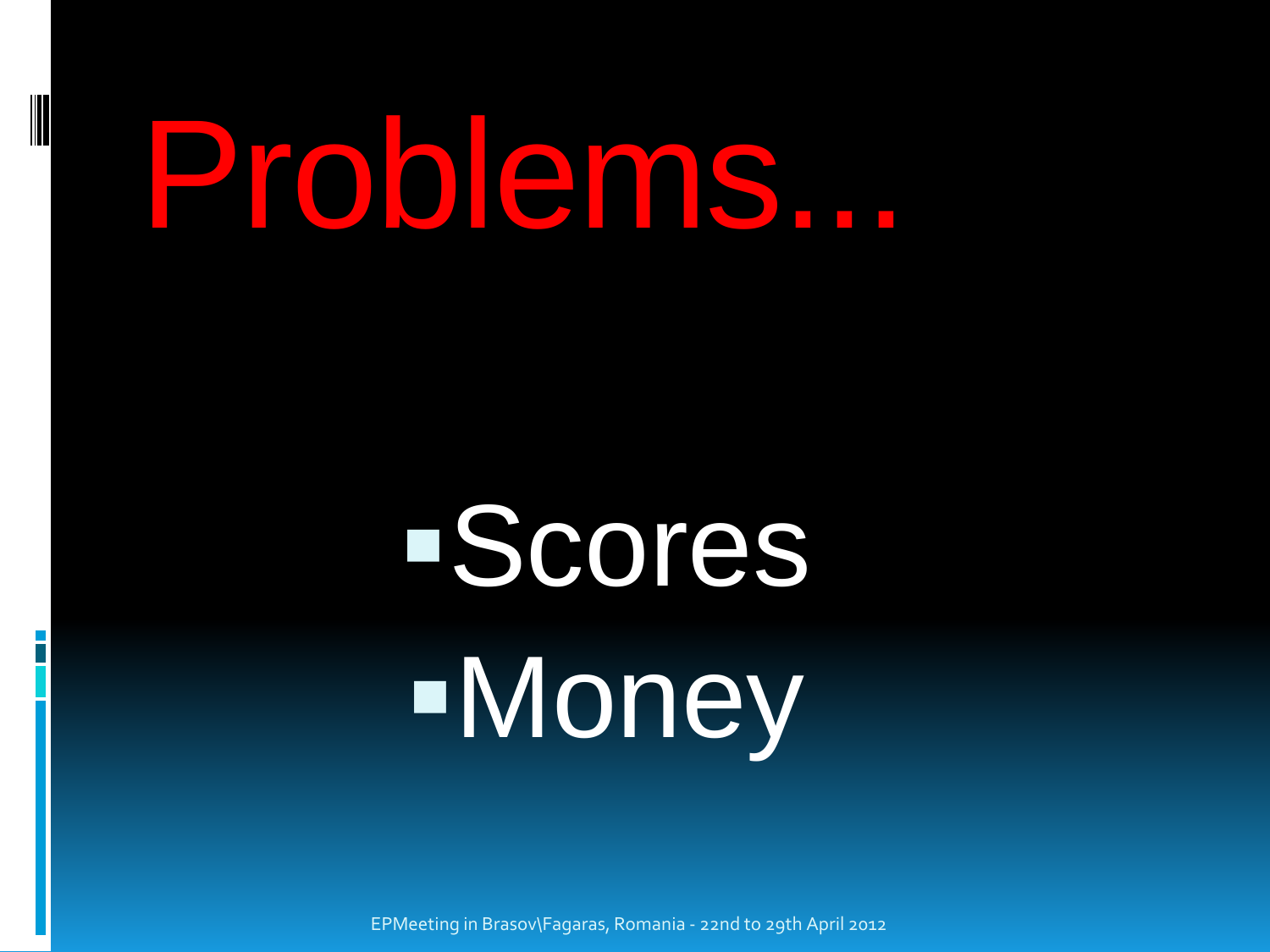### Last scores...

#### **voters confirmed voters Validated votes valid Votes**

3.520 1.798 248 91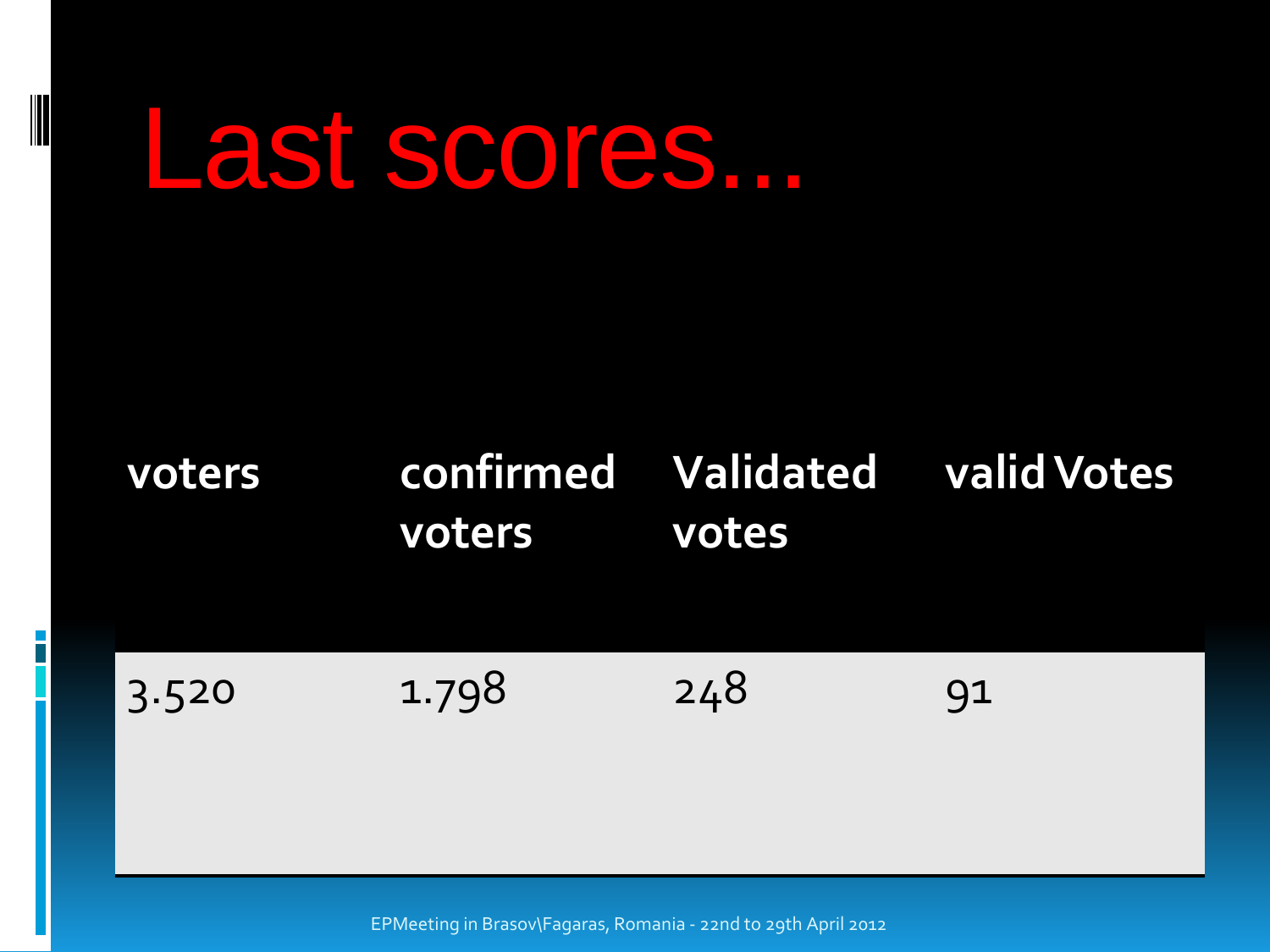### Who has to contribute to the costs?

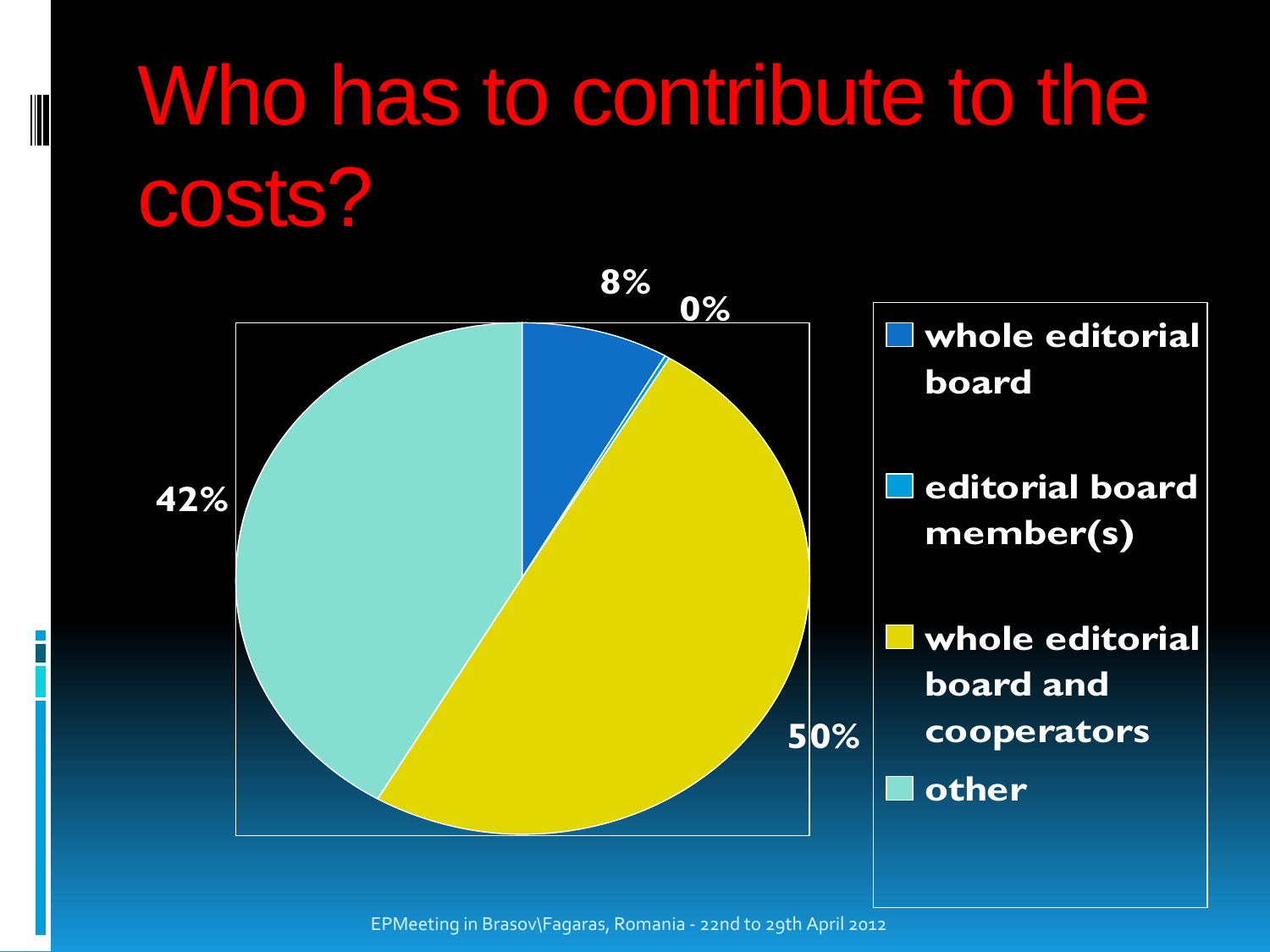Do you plan to participate at the cost of next EPMAward 2010\2011 and 2011\2012?

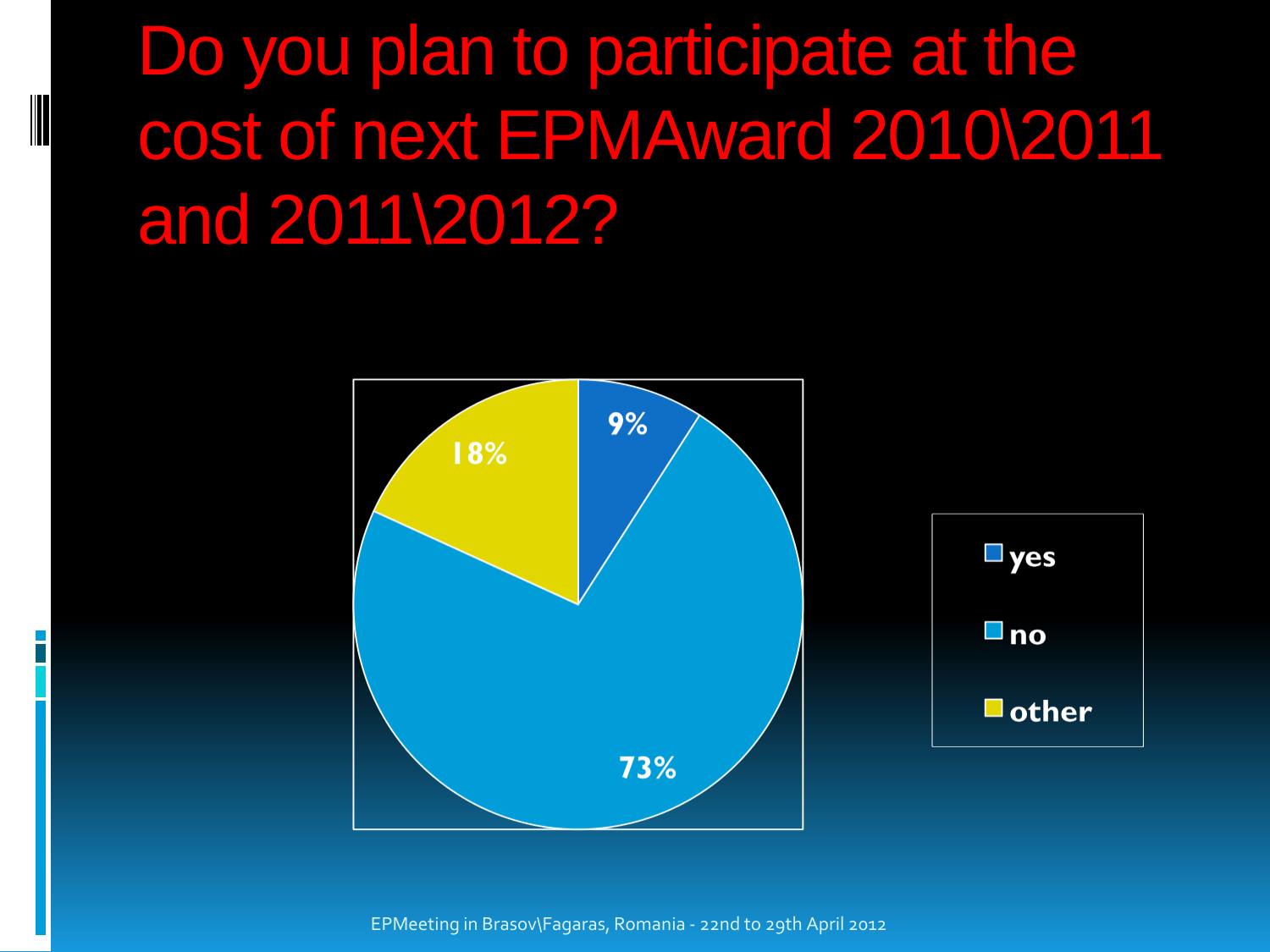## What can we do?

- 1. Maintain EPMAward sharing the cost
- 2. Send a diploma to the winner
- 3. Close EPMAward 4. Or ...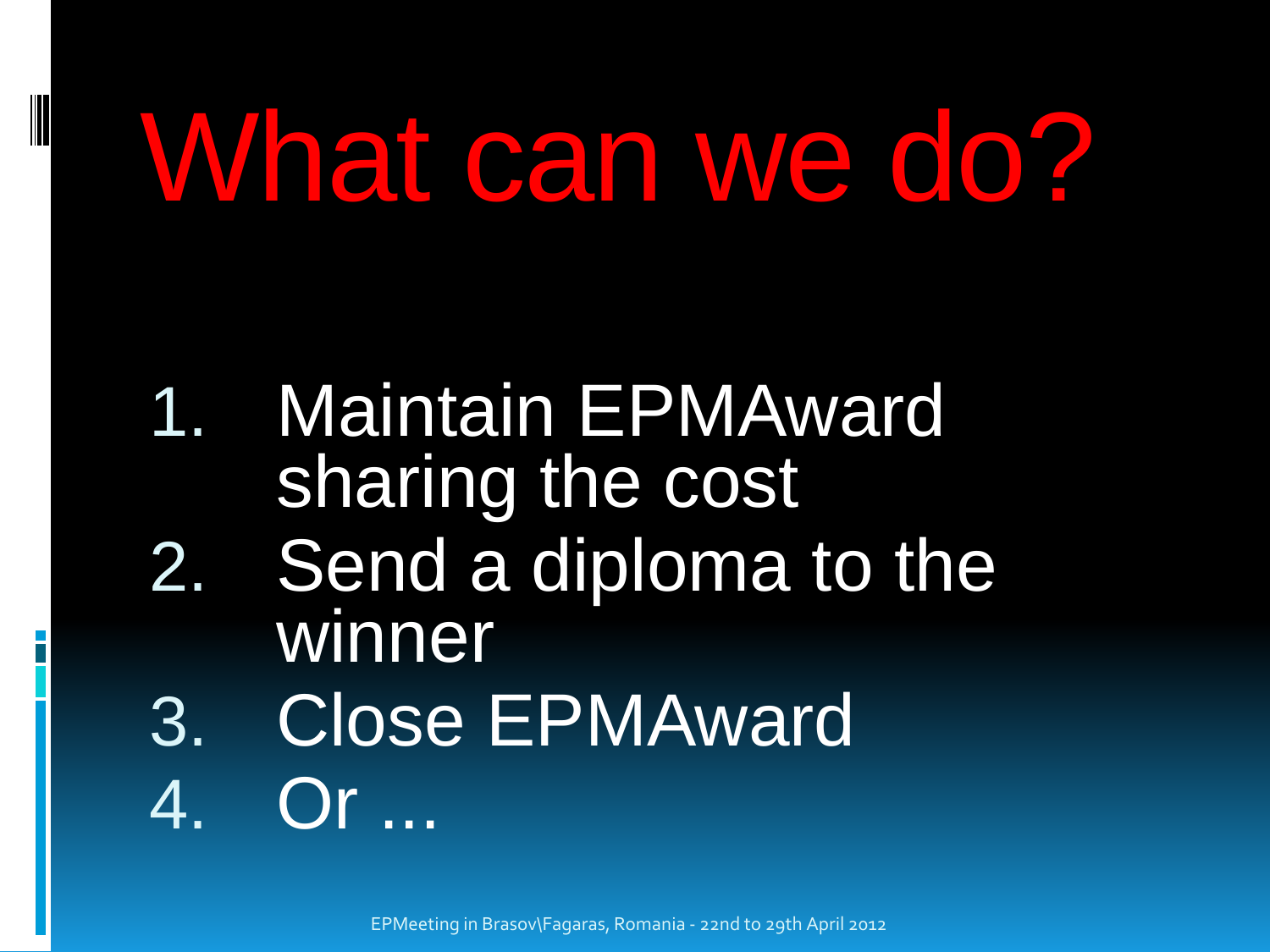## Conclusion

### We are taking some time to decide what is better to do about EPMAward

### We will take the decision at the next EPMeeting in Catania.